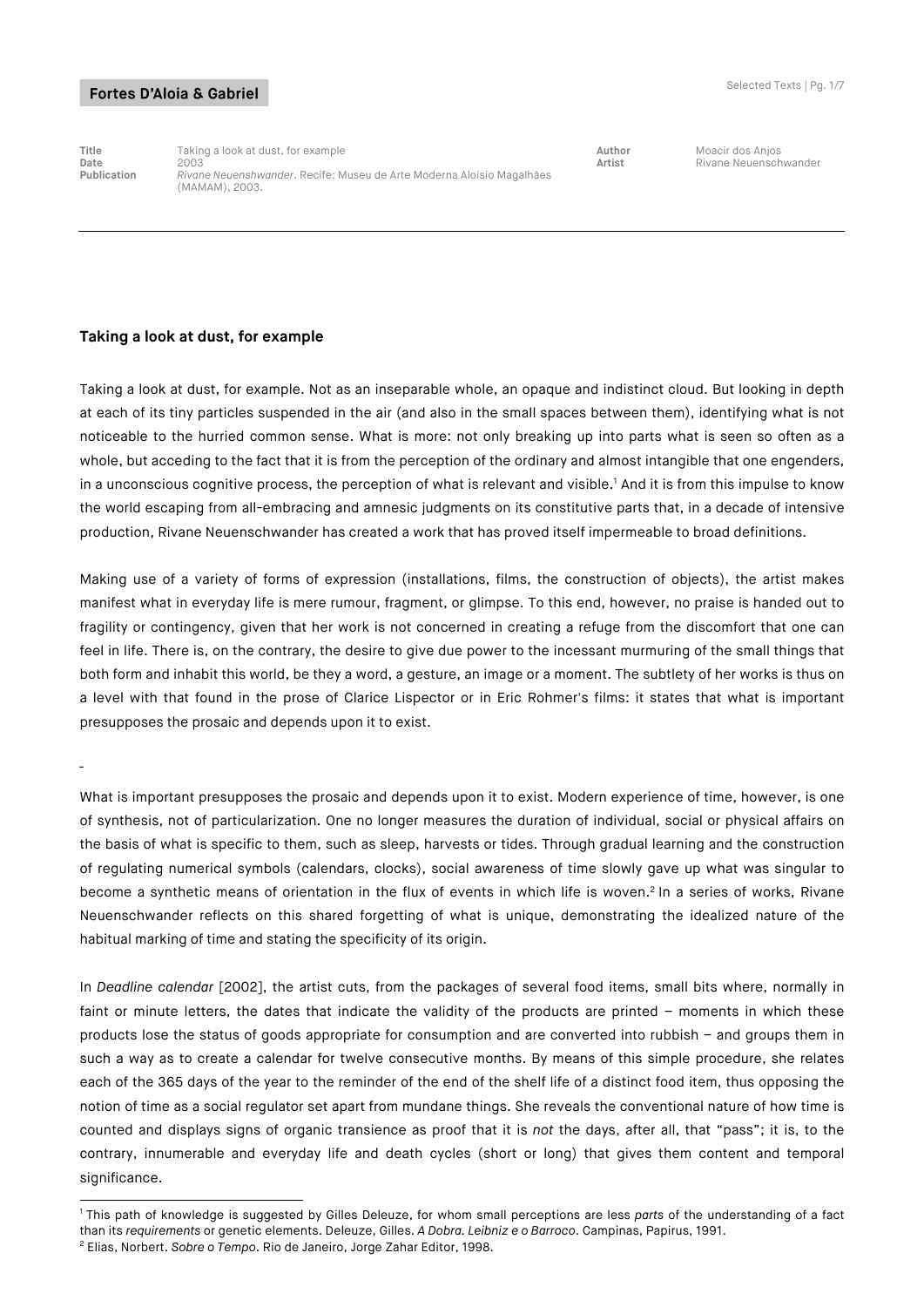¯

-

**Title** Taking a look at dust, for example **Author** Moacir dos Anjos **Date** 2003 **Artist** 2003 **Artist** 2003 **Artist** Rivane Neuenschwander<br>**Publication** *Rivane Neuenshwander*. Recife: Museu de Arte Moderna Aloísio Magalhães **Publication** *Rivane Neuenshwander*. Recife: Museu de Arte Moderna Aloísio Magalhães (MAMAM), 2003.

Almost as a memorial for the inevitable and gradual falling away of all matter in the world  $-$  a process against which one can measure the chronological extension of the rest of life's incidents –, Rivane Neuenschwander films, in another piece, the drifting of a bubble that, silent and fragile, floats rhythmically past empty and gray landscapes, just as an organic metronome made for a non-existent piece of music. This *Inventory of small deaths (blow)* [2000; coauthor: Cao Guimarães] could well include the short lives of beings and things that, though scarcely visible or audible, occupy both the normal day and a number of the artist's works: ant tracks, food scraps, soap left soaking in water, talcum powder spilt on the floor.

The association of the concept of time with common occurrences – set against the prevalent understanding of time as a generic measure of the duration of facts – emerges also in the installation *Chove chuva* [2002]. Hanging from the ceiling by steel cables, dozens of aluminium buckets with small holes in the bottom are filled with water, which rhythmically drips onto another group of buckets, placed on the ground directly underneath the suspended ones. After a certain time, the former are emptied and once again filled with the water that drained away in this period, starting an identical process of draining.

If the act of filling the buckets at repeated intervals produces, for whoever is performing this task, the accurate feeling of the duration of an event, the visual and auditory apprehension of the draining away of the water also permits the subjective relating of the frequency of the dripping to the duration of other phenomena. What is a unique event (drips falling in a given cadence) thus becomes the condition for understanding what is a generic fact (the *idea* of the time in which such a fact happens). From the ordinary, the abstract is created.<sup>3</sup>

From the ordinary, the abstract is created. From oranges, an alphabet. In the piece *Scrabble* [2001], Rivane Neuenschwander dehydrates and peels hundreds of oranges, leaving merely enough of their skins for one to read, in relief, the characters from which words and sentences are made. Placed at random in cardboard boxes that form a small labyrinth on the floor, they are an invitation to be touched by whoever passes and to the consequent rearrangement of the letters according to different desires. However, rather than merely expecting the visitor's writing

 $3$  These and other works by Rivane Neuenschwander that share the interest for the specific marking of the passing of time (and not merely for its abstract passage) belong to a rich, diverse and long tradition of contemporary cultural production, which includes, among many other possible examples, the piece *Tacet 4'33* [1952], by the American composer John Cage (1912-1992), in which the player, instead of touching the piano keys, suspends his hands in the air for the time indicated in the title of the work, letting the public's manifestations and all the other sounds that reach the concert hall become music; the installation *Livro do tempo* (Book of time) [1960-61], by the Brazilian artist Lygia Pape (1929), consisted of 365 small painted wooden blocks, representing all the days of a year; the piece *I got up* [1968 onwards], by the Japonese artist On Kawara (1933), consisted of post cards sent by him to friends informing the place and the time in which he wakes up each day that passes; the installation *Kulturgeschichte 1880-1983* [1983], by the German artist Hanne Darboven (1941), the result of the grouping together of thousands of texts and images that narrate, from references to culture, politics and her personal life, the history of the century mentioned in its title; and the film *Chungking express*  [1996], by the Taiwanese filmmaker Wong Kar-Wai (1958), in which, abandoned by his girlfriend, one of his characters measures the time from then on buying, every day, a tin of pineapple with the expiry date ending on the date in which he hopes she will come back to him. Just as in the work of Rivane Neuenschwander, in each of these pieces the passing of the time is associated with a succession of acts, events or facts, which provide to it a meaning and a certain order.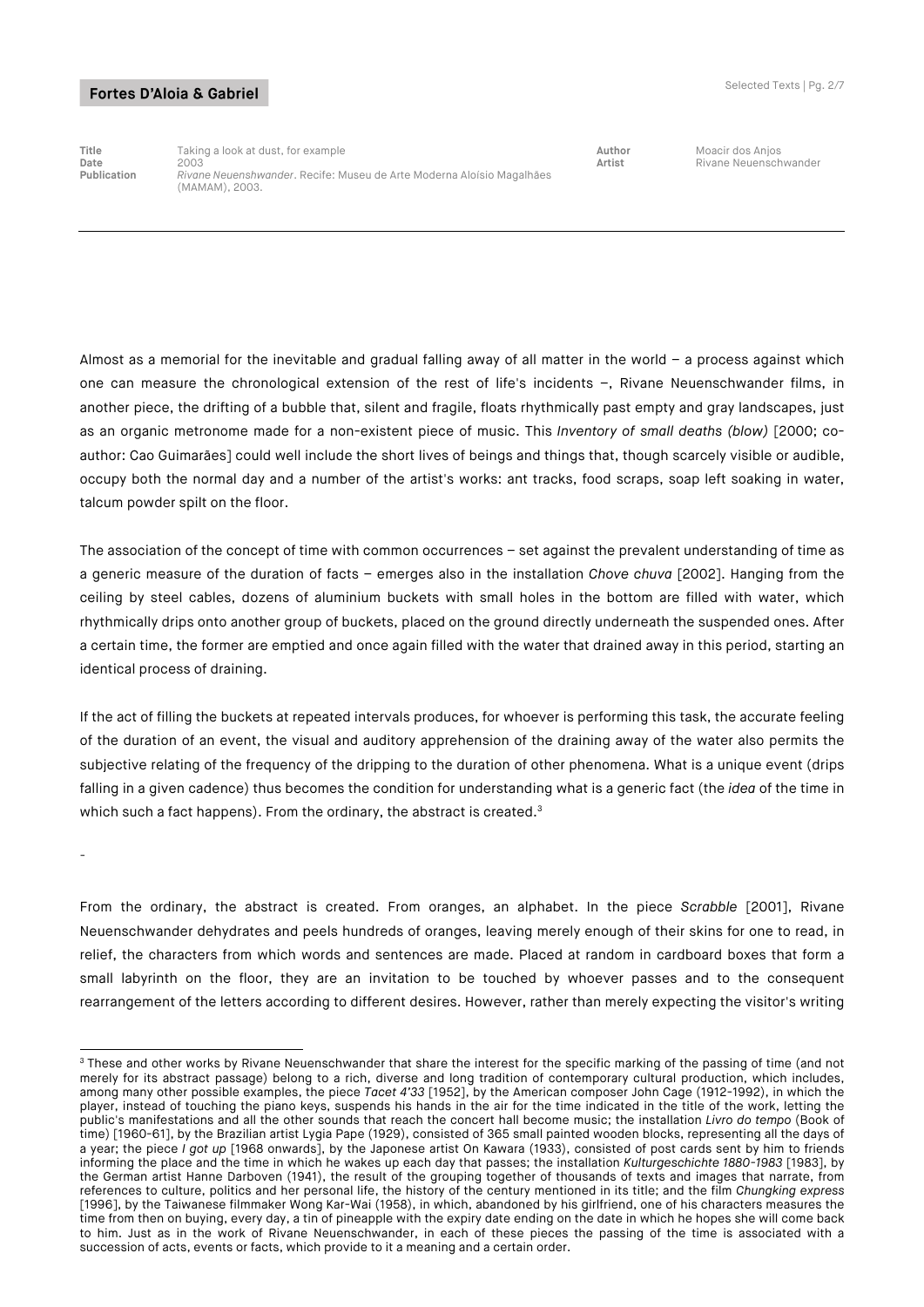-

**Title** Taking a look at dust, for example **Author** Moacir dos Anjos **Date** 2003 **Artist** 2003 **Artist** 2003 **Artist** Rivane Neuenschwander<br>**Publication** *Rivane Neuenshwander*. Recife: Museu de Arte Moderna Aloísio Magalhães **Publication** *Rivane Neuenshwander*. Recife: Museu de Arte Moderna Aloísio Magalhães (MAMAM), 2003.

of any text whatsoever, the installation is more suggestive of the denaturalization of linguistic symbols, making their origin less obscure and associating them, at the same time, with sight and smell, with touch and the memory of taste.

A similar intention of the artist is at play in the piece *Edible alphabet* [2001], in which 26 kinds of culinary spices – chosen so that their initials correspond to all the letters of the alphabet (*açafrão*, black pepper, colouring, dill, *espinafre*, *feijão árabe*, etc.) – are individually glued to rigid mounts, forming horizontal and parallel stripes, in a possible allusion to formal pictorial solutions. Fixed to the wall in the alphabetical order of the names of the food, each of the plates possesses a different colour and awakes in the public the reminder of characteristic flavours and smells, making this indirect contact with the letters an experience that simultaneously appeals to the senses and to the intellect. Instead of the neutral group of symbols that describes everything, here the alphabet allows itself to be traversed by diverse hues and memories of both taste and smell – some vague, others clear – that testify the multiple experience of the body in the world and, therefore, the permeability between diverse cognitive mechanisms.<sup>4</sup>

If, in these two pieces, Rivane Neuenschwander unites food and speech, in others she articulates the use of the vernacular with forms of communication anchored in experiences of affection. <sup>5</sup> In all, however, she dismantles the idea of language as an institution generated apart from the course of ordinary life. The video *Love lettering* [2002; coauthor: Sérgio Neuenschwander], a concise example of these works, exhibits images of little red fishes that carry, stuck to their tails, bits of paper where one reads, in the midst of the blue and green to-ing and fro-ing of the aquarium, isolated words and a few small fragments of phrases: *my love, sweet, angel, no, my dear, from, calls*, *news, eyes, talking*, *kissing, voice, hands, mouth, your, I, miss*, *Rio*, *London*, *come, today, next, you, here, night, wish, hotel, from:, to:,* among others. In principle disconnected, little by little the nouns, pronouns, adjectives, verbs and prepositions that the fishes carry begin to form *syntagmas* in the recent memory of those who watch the unfolding of the images, shuffling the order in which they were first presented and revealing conceivable fragments of a love letter. The sense of aggregation of scattered elements that the video provokes, of encounters between people that, though distant, seek written contact because they like each other, is further reinforced by the very movement of the fishes that, even if at times pass or separate from the others, at other times swim very close together. In addition, the sound track to the video (by the duo *O Grivo*) is made from fragments of mechanical and organic sounds that gradually blend into a whole, echoing, in the music they form, the appearance of precise meanings from the confluence – mediated by the fond memories of each visitor – of diffuse linguistic elements.

From the letters of the alphabet to entire words, and from these to the complete sentence. In the piece *I wish your wish* [2003], Rivane Neuenschwander no longer deals with the irreducible symbols of the language, nor with the words that, knocking each other about, merely suggest varied locutions. Having requested from forty people (all kept anonymous) that they formulated any wish on paper, she put together a collection of diverse and whole sentences,

<sup>4</sup> To the visual proximity between *Edible alphabet* and the paintings of Agnes Martin (1912) – the organization of the plane with parallel and horizontal lines of colour is the most easily recognizable mark in the Canadian artist´s canvases – one can add the fact that, as with Rivane Neuenschwander's work, Agnes Martin's paintings provoke distinct and transitive forms of understanding, being anchored in formalistic pictorial aspects and, simultaneously, in subjective associations between sentiments and a variety of colours. <sup>5</sup> For a discussion on the relation between food and language in Rivane Neuenschwander's work, see Szymczyk, Adam. "The sensorium of sense, the empire of the senses", in *spell. Rivane Neuenschwander* (catalogue). Frankfurt Am Main, Portikus, 2002, and Birnbaum, Daniel. "Feast for the Eyes". *Artforum*, May, 2003.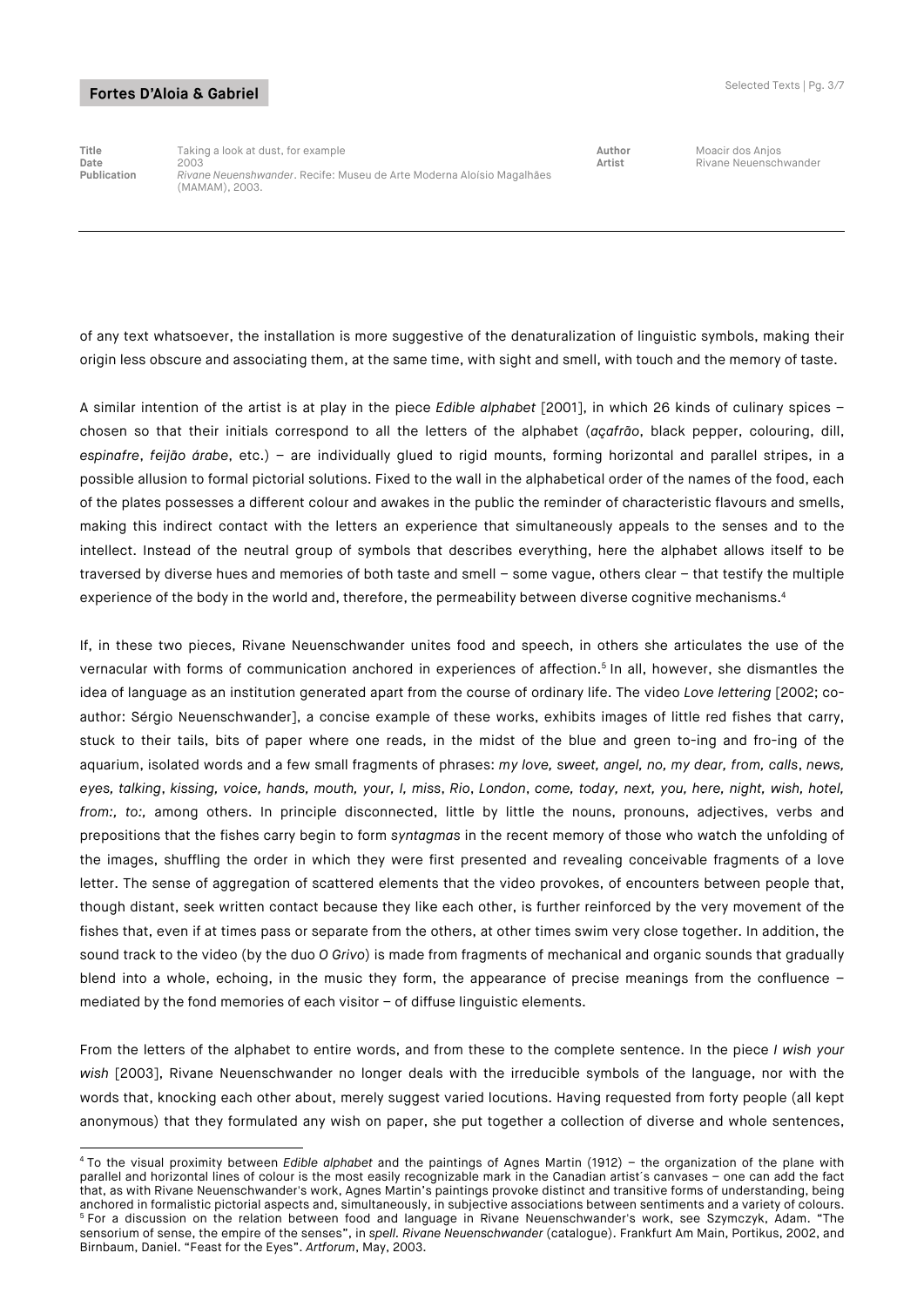**Title** Taking a look at dust, for example **Author** Moacir dos Anjos **Date** 2003 **Artist** 2003 **Artist** 2003 **Artist** Rivane Neuenschwander<br>**Publication** *Rivane Neuenshwander*. Recife: Museu de Arte Moderna Aloísio Magalhães **Publication** *Rivane Neuenshwander*. Recife: Museu de Arte Moderna Aloísio Magalhães (MAMAM), 2003.

each expressing a specific wish for the confirmation or change of something. *Eu desejo calma*; *I wish I could figure out what has to be done*; *Eu desejo a felicidade das minhas filhas*; *Je désire ne plus avoir de patrie*; *Sexo cinco vezes por semana; I wish I could say an unconditional yes; Eu desejo o céu na terra* are some of them. Following orthographic and grammatical norms in the languages in which they were written, these wishes bring the subjectivity of each person in terms understood by all who know such standards of linguistic use. But also the contents of the wishes can, the artist suggests, be appropriated by other children, women, or men, in an overlap between the socialization of the codes of interpersonal communication and the sharing of intimate desires.

This appropriation is made possible by the printing of the wishes collected onto thousands of coloured ribbons – similar to those that carry the saints' names and that are tied round the wrist to express devotion or for the hope of obtaining benefits – and through their being offered to all the people who visit the place where the work is exhibited. Spread over a large extension of the wall, the collection of ribbons-desires seems to evoke the room of *ex-votos* in a catholic church, although are distinct the temporalities in which these two wishing environments are structured: instead of retribution for the answer to a prayer, each of the ribbons expresses merely the wish to achieve something in an undefined future. This temporal indeterminacy also takes place in space, given that, upon choosing someone else's wish (not only its formal expression, but also what it symbolizes) and removing the corresponding ribbon from the wall, the visitor to the exhibition takes it, around his/her wrist, to a different life context. Since many visitors do the same, an almost invisible web of paths is woven from just one point, dispersing the collected desires over a broad and unbounded territory. Inversely, visitors may write their own wishes on pieces of paper and place them in the holes in the wall from which the ribbons are removed, bringing aspirations and concerns from all over and of all kinds to a single space. By permitting that one wishes someone else's wish and by incorporating the new wishes left in future assemblages of the installation, Rivane Neuenschwander thus leaves it to the visitors to complete the work, conceding to the other partial control over its meaning.6

¯

-

Conceding to the other partial control over its meaning. As also clearly happens in *Scrabble* (moving the oranges), in a non-tangible way in *Edible alphabet* (remembering the smell and the taste of the spices), and even less evident – but equally essential, nonetheless – in *Love lettering* (activating fond memories of the past). Delegation of control has happened, in fact, ever since older works and, although at times in oblique ways, always with decisive importance in the creation of their meanings. As is the case of *Suspended landscape* [1997], formed by heads of garlic emptied of the their solid content and recomposed in their original appearance by the fragile rejoining of the bulbs' skins, which, hanging from the ceiling from slim wires and almost touching the floor, cover nothing. The perception of the work´s tenuous materiality, however, is only revealed when the presence of someone walking near moves the air and the

<sup>&</sup>lt;sup>6</sup> The need for the public's participation in order for this and other works to become complete makes them close to several of the works of the Cuban artist Felix Gonzalez-Torres (1957-96), who placed, in exhibition rooms for the visitors to carry home, mounts of wrapped sweets or piles of posters with printed images and/or texts. It also brings them, by the implicit generosity, next to works by the Thai artist Rirkrit Tiravanija (1961), who, on one occasion, transformed the gallery into a combination of deposit and kitchen, where he prepared meals and offered them to the public.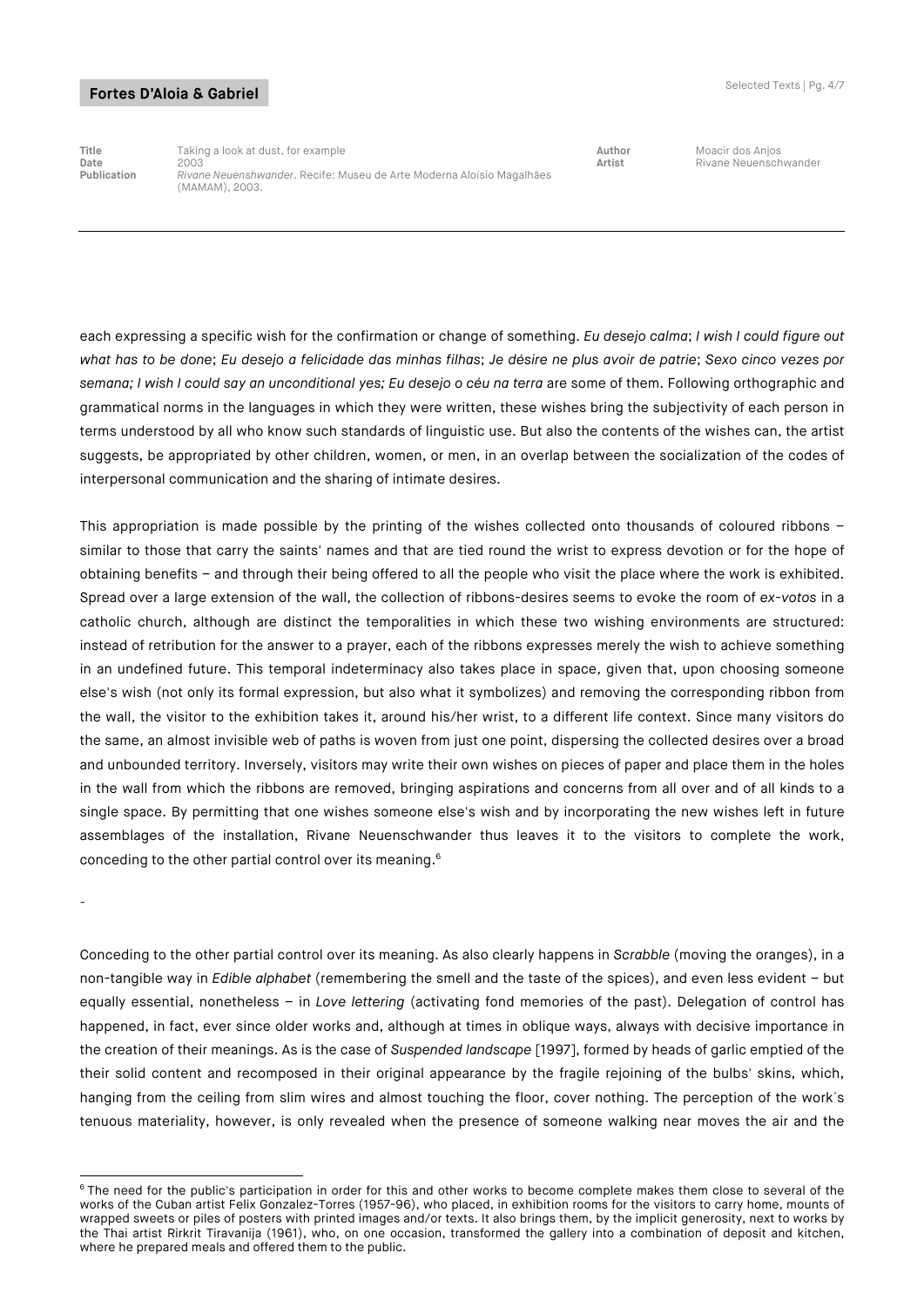¯

**Title** Taking a look at dust, for example **Author** Moacir dos Anjos **Date** 2003 **Artist** 2003 **Artist** 2003 **Artist** Rivane Neuenschwander<br>**Publication** *Rivane Neuenshwander*. Recife: Museu de Arte Moderna Aloísio Magalhães **Publication** *Rivane Neuenshwander*. Recife: Museu de Arte Moderna Aloísio Magalhães (MAMAM), 2003.

wires that suspend the garlic. Without this presence, there is no way of revealing what the installation is (not) made of or activating its poetic force, which is to make visible what is constructed through an operation of voiding.

Also in works consisting of the addition (and not just the removal) of matter, Rivane Neuenschwander offers room for the active presence of the public in her work. In *Walking in circles* [2000], a piece which exemplifies her intention, she stamps circles of transparent glue on the floor of exhibition rooms. As visitors walk around the room and inadvertently tread on the areas marked with the sticky substance, they leave stuck to them the inevitable dirt that – brought from elsewhere – they carry under their shoes. As a result, the circles traced on the floor gradually become visible to the human eye, filled in by different people's involuntary tread.

In *Days' work* [1998], however, the artist blends, in a more explicit way, the marks of her presence and of that of others in what she does. In two white cubic rooms built for the São Paulo Biennial, she covered walls and floors with squares of sticky paper which already contained remnants, bits and pieces dropped on the floor of her house: prosaic things such as breadcrumbs, hairs, dead insects and the tiny scraps that gradually gather on kitchen surfaces, and in the living- and bedrooms. On entering these areas marked by what is private, the many visitors to the exhibition also ended up bringing inside the signs of the public space where they had been. In this layered construction, the house and the institution virtually overlap, leaving clear the porosity that exists between what is commonly treated as distant and separate. What seems to be far off may also be close.<sup>7</sup>

What seems to be far off may also be close. It is possible to distinguish, in some of the works described above, two main constructive procedures in the work of Rivane Neuenschwander, both compatible to her formal education as a sculptor but, although in apparent opposition, equally submitted to her creative will and often superimposed or combined.<sup>8</sup> The first such procedure is based upon operations of joining distinct materials, such as to cover, with the dust collected from home, part of the lines that mark the areas of contact between bars of coconut soap that she puts together [*Untitled*, 1999] or, as she does in another piece, to show up the thin lines that separate the floor slats on a dark floor by the meticulous insertion of powdered marble into these narrow spaces [*Untitled*, 1999]. What were nondescript monochromatic surfaces become, through these actions, constructive drawings made up of "organic lines" found in groups of bars of soap or on the floor of an exhibition room.<sup>9</sup>

<sup>-</sup><sup>7</sup> In the piece *Piedra que cede* [1992], the Mexican artist Gabriel Orozco (1962) rolls, in various places in the city, a plasticine ball, letting all the street's impurities stick to its soft matter, in addition to permitting the moulding of its spherical shape to the obstacles and recesses it finds; meanwhile, the Belgian artist Francis Alÿs (1959) put on shoes with magnetized soles [*Zapatos magnéticos*, 1994] and walked around in the streets collecting any metallic residue he could find. Although these two works also make, as in the case of *Walking in circles* and *Day's work*, a collection of the small things in the world, they imply a higher degree of control over their outcome than that which Rivane Neuenschwander allows to herself, thus transferring to the public the responsibility for her works final form.

<sup>8</sup> The artist completed a specialization in sculpture at the Royal College of Art (London) in the period 1996 - 1998.

<sup>&</sup>lt;sup>9</sup> "Organic Line" is a term associated to works made in the 1950's by the Brazilian artist Lygia Clark (1920-1986), who drew attention to the line created by the mere junction of two different planes. Sarmento, Edelweiss. "Lygia Clark e o espaço concreto expressional" (interview). *Jornal do Brasil*, 2nd July 1959. Rio de Janeiro, suplemento dominical, p. 3. Republished in *Lygia Clark*. Barcelona, Fundació Antoni Tàpies, 1997.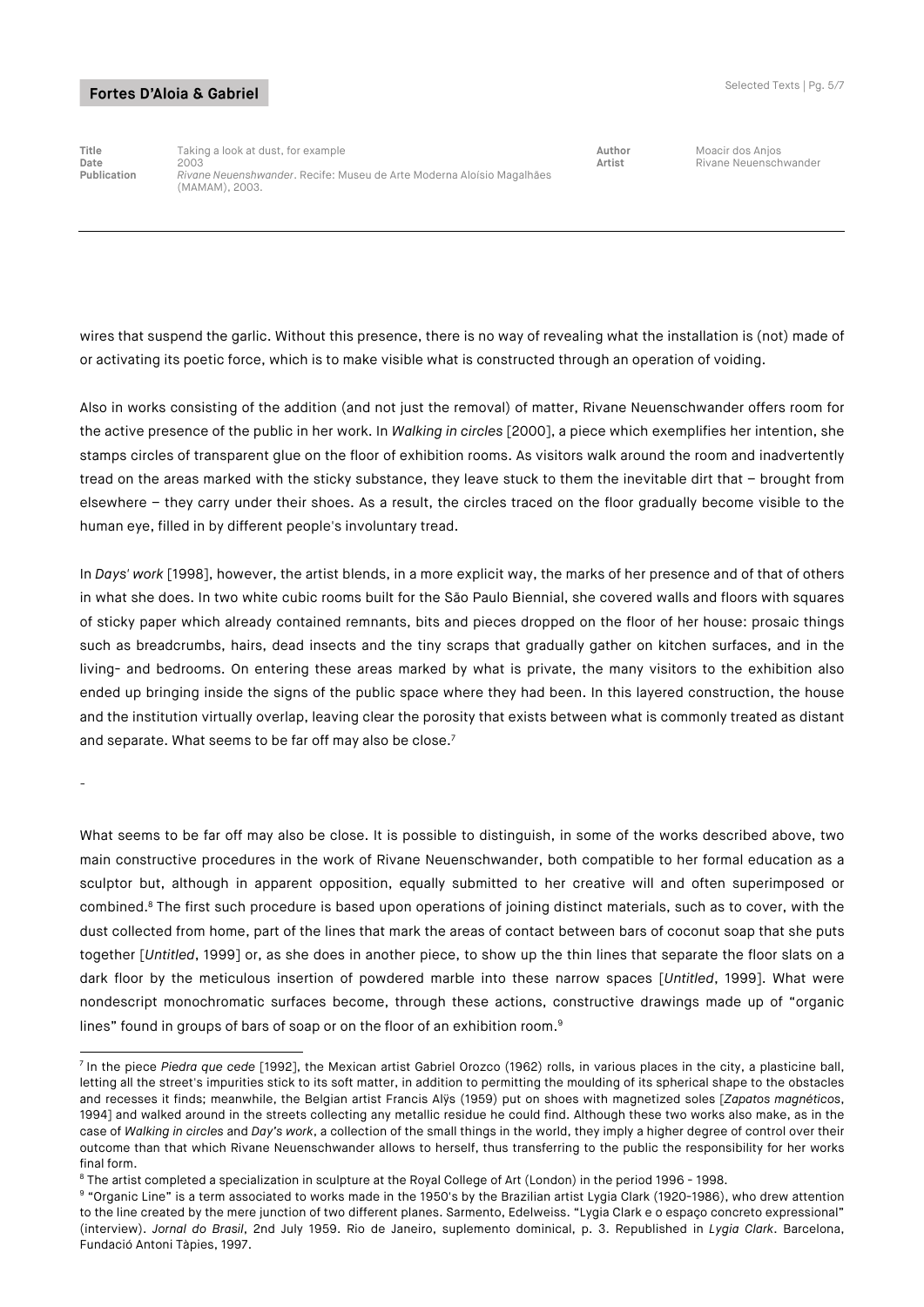**Title** Taking a look at dust, for example **Author** Moacir dos Anjos **Date** 2003 **Artist** 2003 **Artist** 2003 **Artist** Rivane Neuenschwander<br>**Publication** *Rivane Neuenshwander*. Recife: Museu de Arte Moderna Aloísio Magalhães **Publication** *Rivane Neuenshwander*. Recife: Museu de Arte Moderna Aloísio Magalhães (MAMAM), 2003.

The second procedure, in its turn, has been present since older works (made between 1997 and 1998), in which various materials are subjected to processes of radical reduction or subtraction, extending – paradoxically – their expected life span as objects. Before almost dry tomato sauce on a plate, the artist scrapes away all the excess and leaves visible only scant tracks of the pulp that link the parts where, alone or in clusters, the fruit's tiny seeds linger. In another piece, she takes green leaves from a tree and cuts, with care, their delicate coverings, revealing the intricate plant structures that kept what was removed firmly in place. What was destined to be discarded (being perishable) or to be forgotten (being commonplace) thus becomes an object imbued with graphic content. If, in these pieces, Rivane Neuenschwander uses organic supports to dig up invented images that are almost maps, in *Starving letter* [2000], on the other hand, it is a large number of slugs that, placed on thin sheets of rice paper, eat these slowly and asymmetrically, leaving behind the edges of imaginary geographical maps.

The artist's interest in everything that is created and made visible by acts of suppression grew, afterwards, to also include synthetic materials. Using woven plastic fibre bags used to store food items (rice, beans, soy, flour), she erases, with solvent, all the printed references that identify both their brand and origin, leaving on view merely their pictorial or graphic elements. Lining up dozens of these modified plastic bags on the floor, she concedes, in this installation – *\_ \_ \_ \_ \_ \_ \_ \_ \_ (product of)* [2003] –, symbolic content to what was previously just a wrapping, bringing to view what the distracted eye did not see. Container and content – here as in other works – are nothing but transient states of things that can be altered.

A similar constructive expedient is used in the piece *Globes* [2003], conceived for the Venice Biennale. From the joining of almost two hundred spheres of the most varied sizes (from ping-pong balls to children's giant beach balls) and materials (plastic, leather, rubber, acrylic), the artist once more removes with solvent all written references they bear printed on their surfaces. Next, however, making the most of the balls' original colours and designs and considering different levels of resistance to interventions on their surfaces, she makes a number of interferences with sticky tapes, vinyl and even paint, suggesting associations between each of the spheres and the flag of a country.

Since the approximations between the size and the material of the balls and the countries' flags are solely defined by existing possibilities for intervention, implicit in this method there is the symbolic subversion of established economic or geopolitical hierarchies; the allusion is clear, moreover, to the existence of a much bigger world than that officially present in the Biennale, where only a third of the nations represented by the globes were also represented by their artists. Scattered randomly in the exhibition hall, the spheres could also be freely manipulated by visitors, who reinvented, almost like the slugs on the sheets of paper in *Starving letter*, the cartography of the world at whim or by the chance movement of the balls spread on the floor.

Upon *erasing* signs that the globes initially bore and then *adding*, on them, marks that they did not possess, Rivane Neuenschwander superimposes the two methods she normally uses – removal and addition –, without clinging to any rigid norm that may smother, in her work, the surprise of invention. In another piece, the artist utilizes both processes *simultaneously*, covering with paint the images of boats that were part of painted sea-views she had acquired in fairs and markets. Subtracted from one of the main elements that characterize the genre, several of these sea-views are